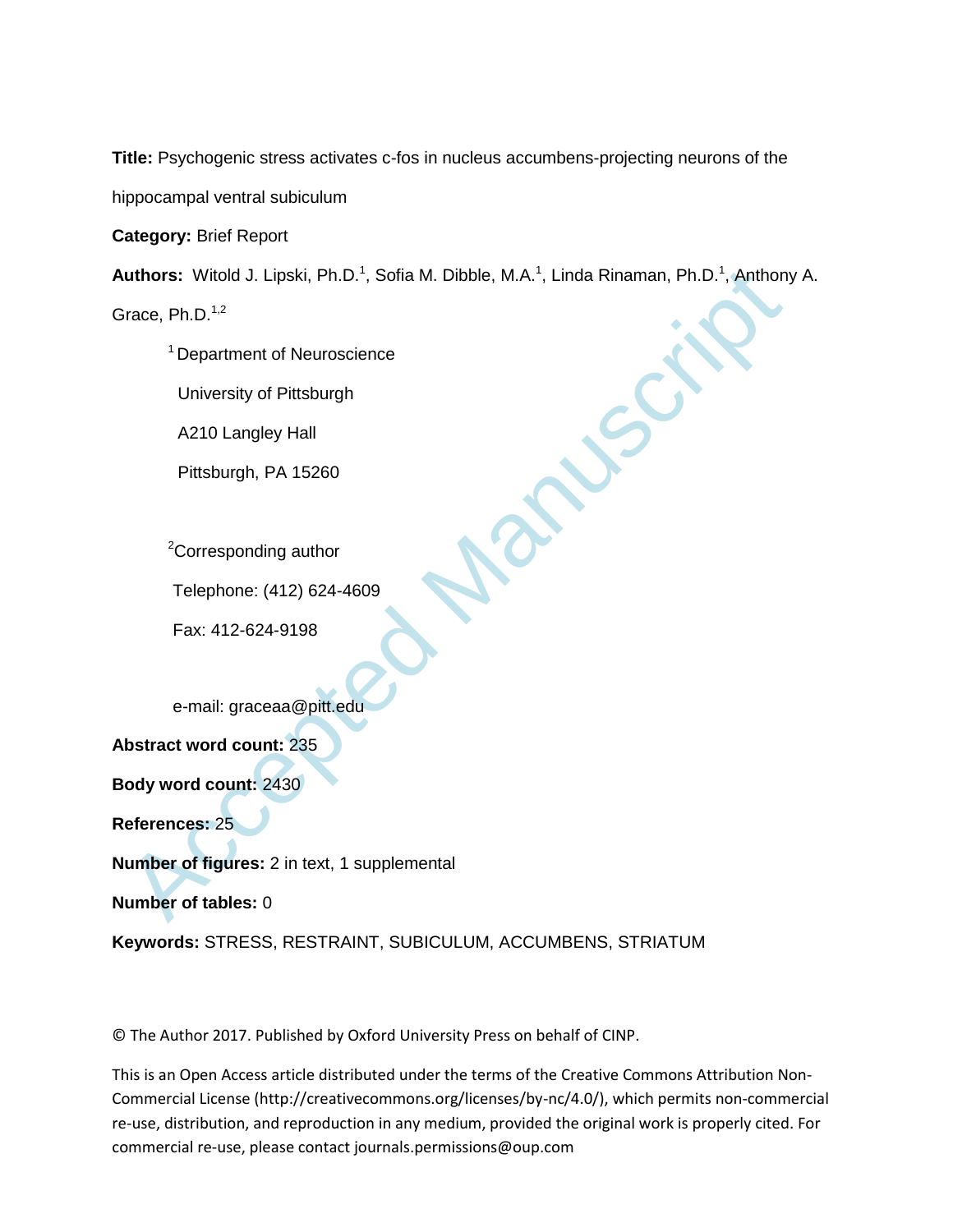## **ABSTRACT**

ovel stressors. It has been hypothesized that neuronal ensembles at the ventral aspect or<br>pocarmal formation (vHPC) are involved in context-dependent processing and can guid<br>arming of appropriate action selections in respo **BACKGROUND:** The ventral subiculum (vSub) is known to be activated by the presentation of novel stressors. It has been hypothesized that neuronal ensembles at the ventral aspect of the hippocampal formation (vHPC) are involved in context-dependent processing and can guide the learning of appropriate action selections in response to threatening contexts. Artificial activation of the vSub can excite medium spiny neurons of the nucleus accumbens (NAc) and can increase the excitability of mesolimbic dopamine neurons via a polysynaptic pathway through the basal ganglia. However, it remains unknown whether this circuit can be activated by aversive experience, and if so, whether vSub engages NAc monosynaptically.

**METHODS:** To address this, the retrograde tracer Fluorogold (FG) was used to label neurons projecting to the caudomedial NAc. One to two weeks later, the same rats were exposed to psychogenic stress (i.e., acute restraint in a novel test room) or served as non-handled controls, followed by dual immunocytochemical localization of retrogradely transported tracer and nuclear Fos.

**RESULTS:** Compared to controls, rats exposed to psychogenic stress displayed larger numbers of FG-positive vSub neurons that were double-labeled for Fos.

**CONCLUSION:** This study establishes that the direct pathway from ventral subiculum (vSub) to the caudomedial nucleus accumbens (NAc) is activated by stressful experience.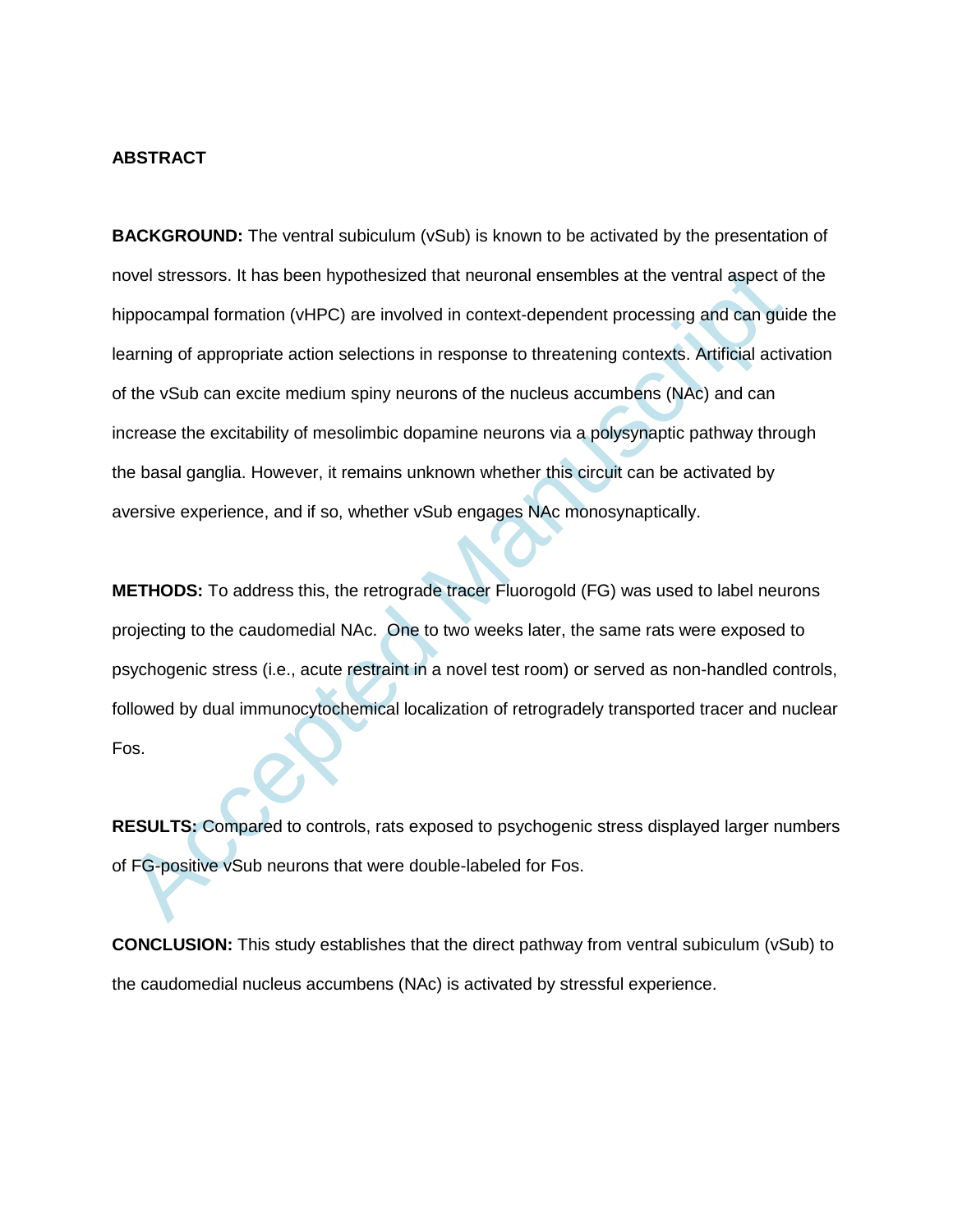# **SIGNIFICANCE STATEMENT**

This study establishes that the direct pathway from ventral subiculum (vSub) to the caudomedial nucleus accumbens (NAc) is activated by stressful experience. Given the role of vSub and NAc in contextual representation and action selection respectively, plasticity at this synapse during the initial exposure to a stressor is likely to shape responses to subsequent presentations of the same threatening conditions. However, while the vSub-to-NAc pathway may facilitate stress coping, hyperactivity of this pathway has been implicated in animal models of psychosis. Thus, the findings presented here identify the vSub-NAc pathway as a substrate upon which stress and psychosis may cross-sensitize.

### **INTRODUCTION**

by the initial exposure to a stressor is likely to shape responses to subsequent resentations of the same threatening conditions. However, while the VSub-to-NAc pathware the same threatening conditions. However, while the The ventral hippocampal formation (vHPC) of the rodent, corresponding to the anterior aspect in primates, is known to be recruited by aversive stressors or by arousing stimuli more broadly **(Fanselow and Dong, 2010).** The vHPC may be recruited during stressors to facilitate associative learning between the arousing context and adaptive coping strategies. It has been hypothesized that neuronal ensembles at the vHPC are involved in contextual representation, and the vHPC is heavily connected to regions involved in action selection, via its CA1 and subiculum (vSub) output regions. As suggested by **Hasselmo (2008),** both the context representations and stress responsivity of the vHPC may be related to its considerably large place fields (Kjelstrup et al, 2008), which may (a) more succinctly capture contextual information and (b) be more relevant for behaviors involving large distances, such as the large foraging range of rodents and escape from a predator.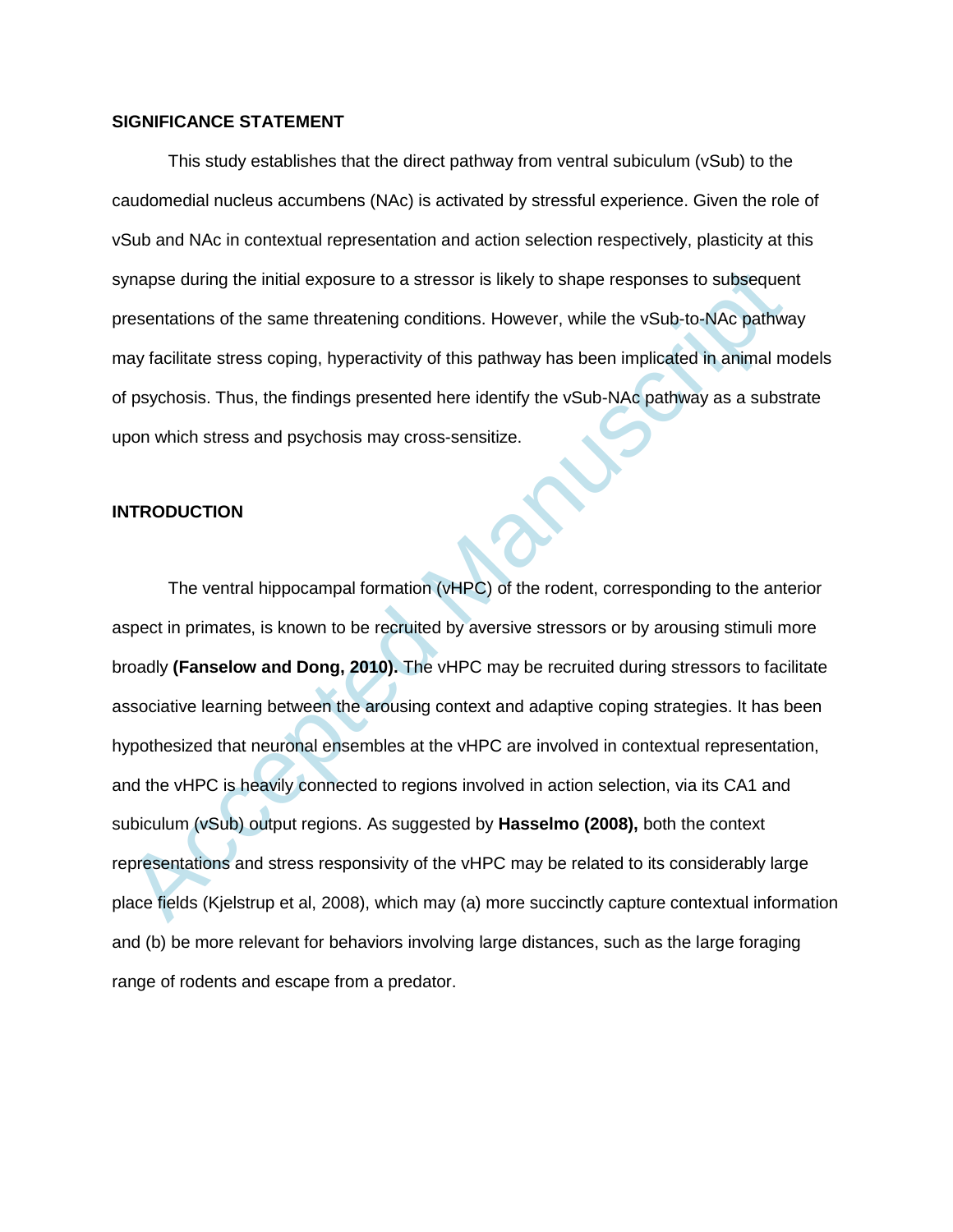Consistent with its posited role in action selection, the downstream targets of vHPC outflow include areas directly involved in orchestrating behaviors, including the ventromedial prefrontal cortex (vmPFC), medial aspects of the nucleus accumbens (NAc), basolateral amygdala, and hypothalamic nuclei that modulate social behaviors and hormonal responses (for anatomical review, **Strange et al, 2014).** One of the clearest illustrations of vHPC involvement in *coping* to psychogenic stressors is its feedback inhibition over the HPA axis (via inhibitory relays regulating the hypothalamic paraventricular nucleus; **Herman, 2013**). The vHPC also contributes to the habituation of the corticosterone response via a vmPFC-vHPC pathway **(Weinberg et al, 2010; Herman, 2013).**

natomical review, **Strange et al, 2014).** One of the clearest illustrations of vHPC involver<br>
noping to psychogenic stressors is its feedback inhibition over the HPA axis (via inhibito<br>
lays regulating the hypothalamic par However, the vHPC also prominently projects to NAc. Since the vHPC afferents are particularly potent in their ability to shift bistable NAc medium spiny neurons to a more depolarized membrane potential (O'Donnell and Grace, 1995), activation of the vHPC-to-NAc pathway is expected to have a large effect on overall NAc activity. It is unclear whether the vHPC-to-NAc pathway would be activated in response to an aversive stressor, given that it is a region long implicated in reward processing from studies of intracranial self-stimulation and studies of dopaminergic neural correlates to reward (reviewed in Floresco, 2015). On the other hand, identical microinjections of agonists along the NAc rostrocaudal extent can elicit both appetitive and defensive behaviors (**Reynolds and Berridge 2003**), and a broader interpretation of NAc function has been put forward (**Floresco 2015**).

Here, we examined whether psychogenic stress, namely acute restraint in a novel test room, would activate the vHPC-to-NAc projection. In contrast to physical stressors such as pain, respiratory distress, blood loss, or infection, psychogenic stressors are triggered by a polysensory anticipation of pain, rather than noxious or painful cues (Ulrich-Lai and Herman, 2009). We employed a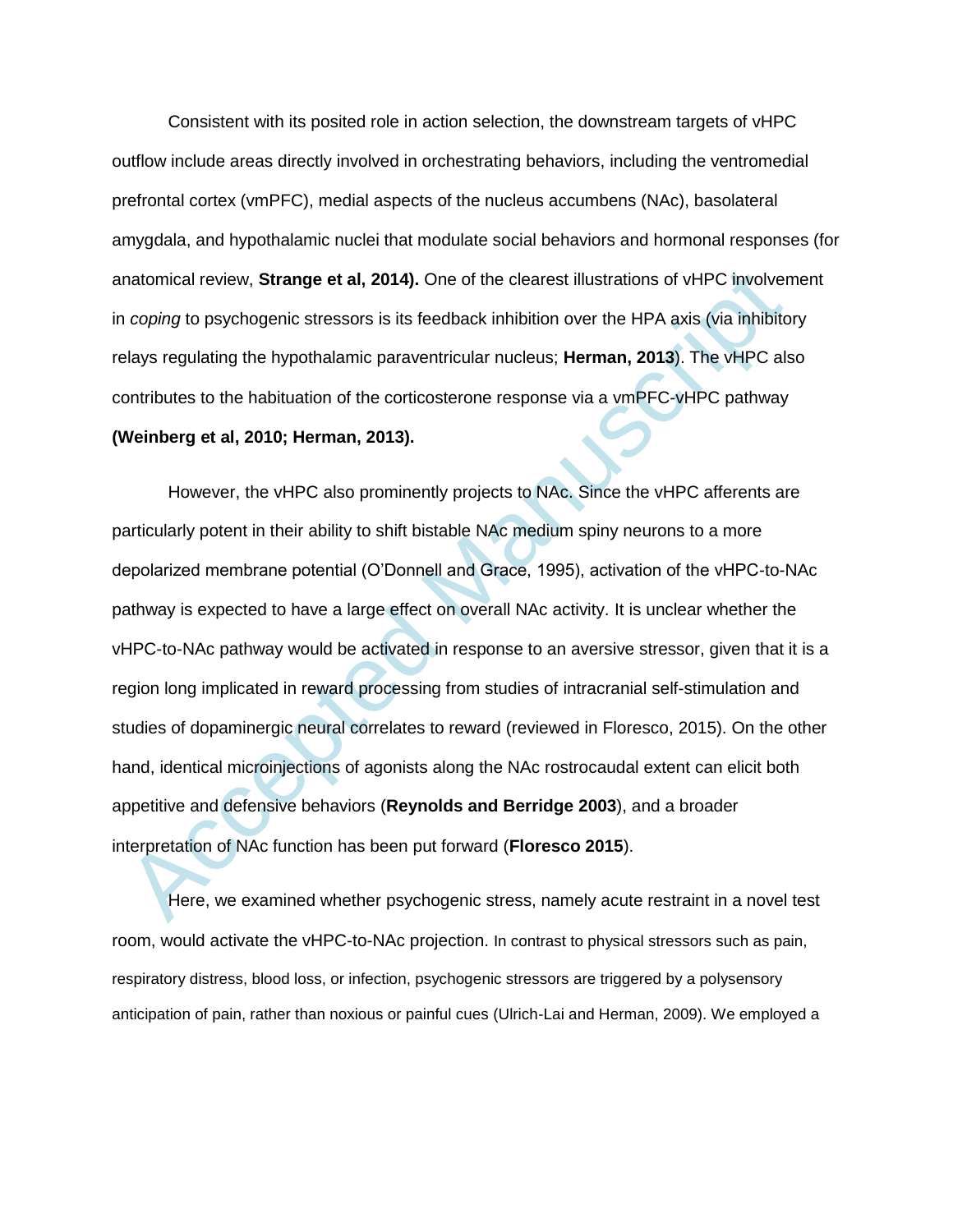psychogenic stressor for this study because forebrain structures, such as the hippocampal formation, are critical for the animal's response to psychogenic stressors but not physical stressors (Ulrich-Lai and Herman, 2009). To achieve this, the retrograde tracer Fluorogold (FG) was used to label vSub neurons projecting to medial NAc. We report that restraint stress led to an increase in the number of vSub neurons immunoreactive for both FG and the immediate early gene marker of neuronal activity Fos, evidence that acute stress activates the vSub-NAc projection. Since this projection has a particularly potent excitatory effect on medium spiny neurons (O'Donnell and Grace, 1995), these results imply that vHPC activates the NAc during psychogenic stress. These results also indicate that a relatively mild acute, stressor is sufficient to activate the vSub-NAc pathway.

### **MATERIALS AND METHODS**

umber of vSub neurons immunoreactive for both FG and the immediate early gene mark<br>euronal activity Fos, evidence that acute stress activates the vSub-NAc projection. Since<br>rojection has a particularly potent excitatory ef *Animals.* Experimental protocols were approved by the University of Pittsburgh Institutional Animal Care and Use Committee, and were carried out in accordance with the National Institutes of Health Guide for the Care and Use of Laboratory Animals. Adult male Sprague–Dawley rats (300–350g; Harlan Laboratories) were housed individually in stainless steel cages in a controlled environment (20–22 °C, 12 hour light-dark cycle; lights off at 1900 h) with *ad libitum* access to water and chow.

*Iontophoretic tracer delivery.* We used the same iontophoretic method and parameters described previously **(Bienkowski and Rinaman, 2011).** Briefly, rats were anesthetized by isoflurane inhalation (1–3% in oxygen) and secured in a stereotaxic frame. An incision was made in the scalp, and small holes were drilled bilaterally in the skull to expose the cortical surface overlying NAc. A micropipette, backfilled with a 1–2% solution of FluoroGold (FG; Fluorochrome), was lowered into the caudomedial NAc using stereotaxic coordinates (+1.5 from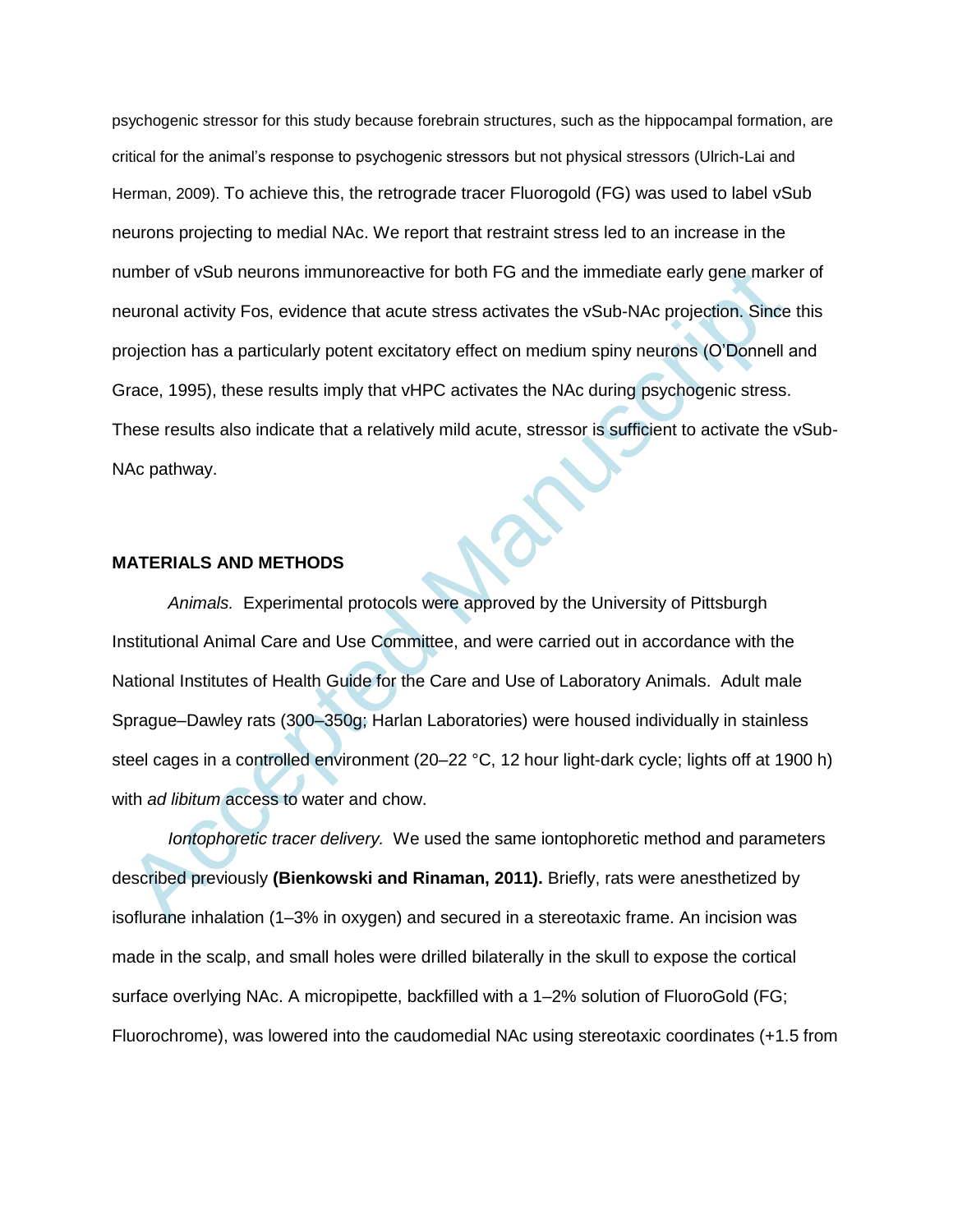bregma, ±1.0 lateral, -6.0 ventral) and a 0.5 μA retaining current. FG was iontophoretically ejected for 5 min (7s pulses of positive current, 5 μA). Ejections were performed bilaterally in all animals except for one rat in each experimental condition, in order to assess the uptake of tracer into the contralateral hemisphere. The micropipette tip was left in place for 5 min after ejection, and then withdrawn. The incision sites were closed with stainless steel clips. Rats were injected with 1 mg of analgesic (Ketofen, s.c.) and returned to their home cages after regaining consciousness and full mobility.

iection, and then withdrawn. The incision sites were closed with stainless steel clips. Rattigated with 1 mg of analgesic (Ketofen, s.c.) and returned to their home cages after regardiculations and full mobility.<br>
Restrain *Restraint stress exposure.* After 7–14 days post-surgery, 6 FG-injected rats were exposed to 30 min restraint stress (Restraint rats) in a clear plastic cylindrical tube (Kent Scientific Corporation, Torrington, CT), and 5 FG-injected rats served as unrestrained controls (Control rats). Restraint rats were transported to an adjacent room, put into the restrainer, and then left undisturbed in the restrainer within the transport cage for 30 min. Rats were then returned to their home cage for an additional 60 min, in order to ensure maximal stress-induced neural Fos expression, which generally peaks 60 min after treatment-induced neural stimulation (Kov**acs, 1998)**. Rats were then deeply anesthetized and perfused with fixative (see *Perfusion and histology*). Control rats were not handled for at least 24 hrs before perfusion. All manipulations were performed during the light phase of the rats' diurnal cycle.

*Perfusion and histology.*Rats were transcardially perfused as previously described (Bienkowski and Rinaman, 2011). Fixed brains were removed from the skull, post-fixed overnight at 4°C, and then cryoprotected in 20% sucrose solution for 24–72 h. Coronal 35 μmthick tissue sections were cut using a freezing microtome, with sections collected sequentially into 6 adjacent series and stored in cryopreservant solution **(Watson et al, 1986).**

*Fos Immunocytochemistry*. One set of sections from each rat was removed from storage and rinsed in buffer (0.1 M sodium phosphate, pH 7.4). Tissue sections were initially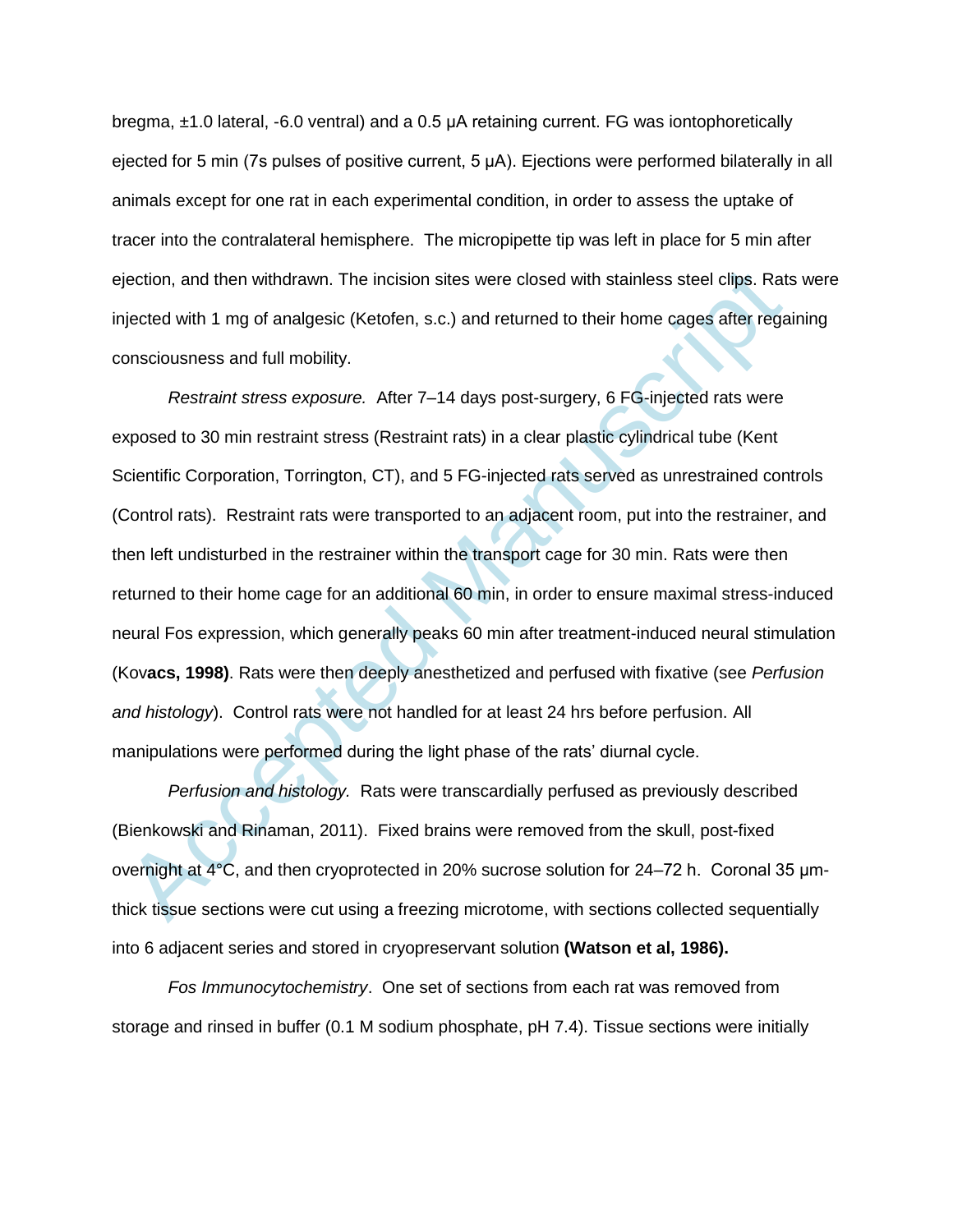processed for immunoperoxidase localization of Fos protein using a rabbit polyclonal antiserum (1:50,000; provided by Dr. Philip Larsen, Denmark), diluted in buffer containing 0.3% Triton-X100 and 1% normal donkey serum. The specificity of this antibody for Fos has been reported (**Rinaman et al, 1997).** After rinsing, sections were incubated in biotinylated donkey anti-rabbit IgG (1:500) and Vectastain Elite ABC reagents (Vector Laboratories) and reacted with nickel sulfate-intensified diaminobenzidine (DAB) to generate a blue-black reaction product in the nuclei of Fos-positive cells.

(G (1:500) and Vectastain Elite ABC reagents (Vector Laboratories) and reacted with nicitate-intensified diaminobenzidine (DAB) to generate a blue-black reaction product in the uclei of Fos-positive cells.<br>
FG Immunocytoch *FG Immunocytochemistry.* Following Fos immunocytochemistry, sections were rinsed in buffer and incubated overnight in rabbit anti-FG antiserum (1:30,000; Chemicon International) diluted in buffer containing 0.3% Triton X100 and 1% normal donkey serum. After rinsing, sections were incubated in biotinylated donkey anti-rabbit IgG (1:500) and Vectastatin ABC Elite reagents followed by a non-intensified DAB-hydrogen peroxide reaction to produce brown immunoprecipitate localizing the FG neural tracer delivery site and retrogradely-labeled neurons. Immunostained tissue sections were then rinsed in buffer, mounted onto Superfrost Plus microscope slides (Fisher Scientific), allowed to dry overnight, dehydrated and defatted in graded ethanols and xylene, and coverslipped using Cytoseal 60 (VWR).

*Quantification of FG and Fos labeling within the vSub.* Quantification was performed by an experimenter who was blind to the experimental groups. A neuron was counted as FGpositive if it contained brown cytoplasmic immunoreactivity and had a visible nucleus. A neuron was considered Fos-positive if it contained blue-black nuclear immunolabeling, regardless of intensity. Neurons fulfilling both criteria were considered double-labeled. For each subject, all sections (12-15) containing FG-positive neurons within the region of interest (ROI) comprising the ventral cornu Ammonis and vSub (rostro-caudal level -4.2 to -7.4, relative to bregma) were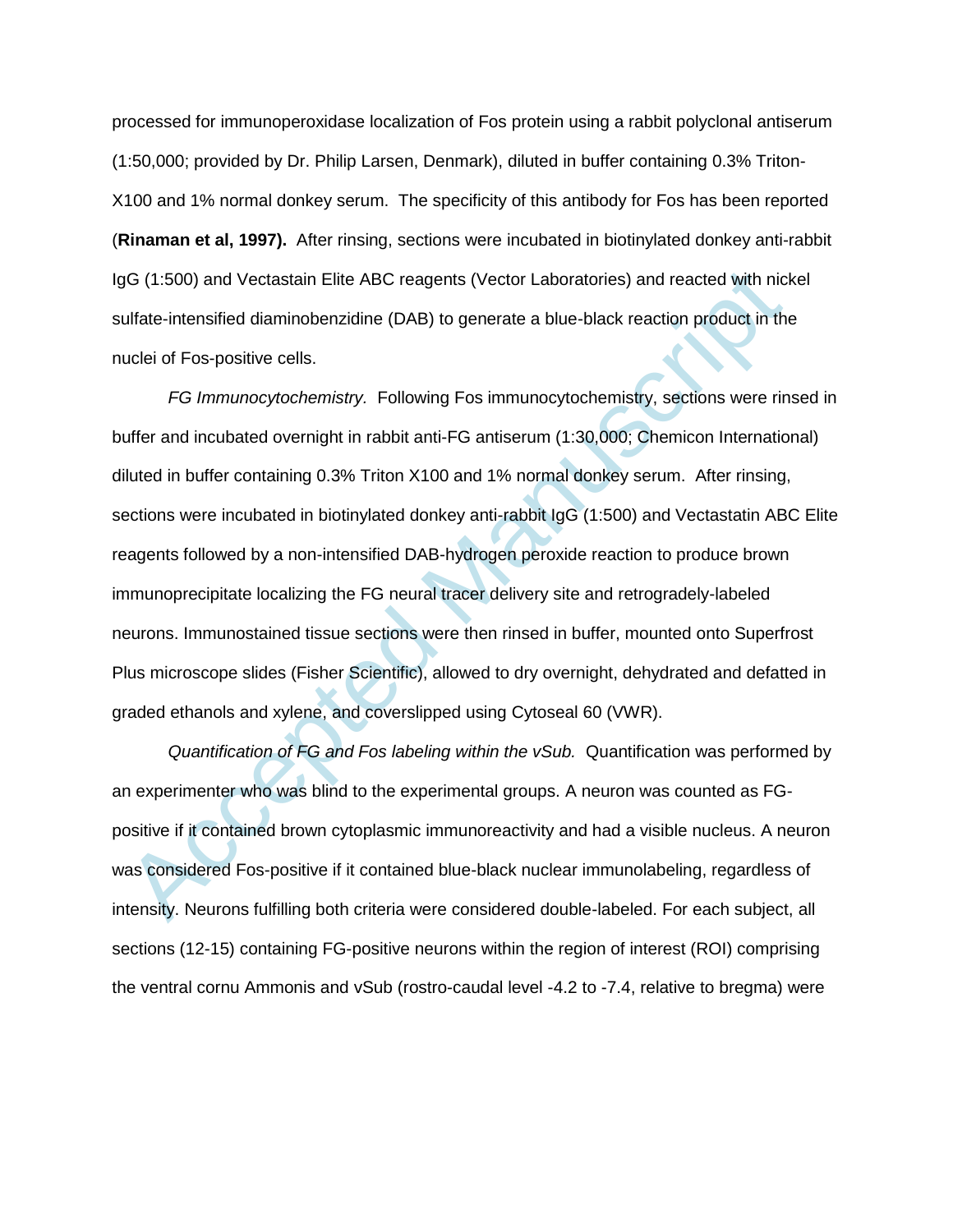analyzed bilaterally for double-labeled neurons. In one representative Restraint case and one representative Control case, all Fos-positive and all FG-positive neurons were counted.

*Statistical analysis.* A two-way ANOVA was used with experimental treatment (Restraint vs. Control) and hemisphere (left vs. right) as independent variables. Post-hoc testing was performed using the Holm-Sidak method.

## **RESULTS**

*Iontophoretic FG injection sites.* FG was successfully iontophoresed in all 10 rats. Iontophoretic tracer delivery sites produced spherical tracer deposits localized within the caudomedial portion of NAc, medial to the anterior commissure, and ventral to the lateral ventricle (Figure 1E). Most tracer delivery sites encompassed parts of NAc shell, with little or no FG labeling present within the adjacent medial and lateral septum. The tracer deposits were distributed rostro-caudally from +2.0 to +1.0 mm from bregma.

erformed using the Holm-Sidak method.<br> **ESULTS**<br>
Acceptors and proportional stees. FG was successfully iontophoresed in all 10 rats.<br>
Anotophoretic tracer delivery sites produced spherical tracer deposits localized within *Distribution of FG labeled neurons in the hippocampal formation.* Retrogradely labeled hippocampal neurons were observed almost exclusively within vSub and the adjacent ventral portion of the CA1; the entorhinal and piriform cortices were also moderately labelled. The brown FG immunoreaction product labelled the somata as well as large apical dendrites of neurons in the pyramidal cell layer in the most densely labeled portions of vSub. In cases where iotophoretic tracer deposits were made into the more caudal portion of NAc, the densest retrograde labeling occurred in the distal portion of vSub, with little or no labeling in CA1 (Supplemental Figure 1B). On the other hand, more rostral FG deposits led to retrograde transport that was more sparsely distributed between the proximal vSub and CA1 (Supplemental Figure 1C). In cases in which the tracer was delivered unilaterally  $(N=2)$ , little to no FG labeling was observed in the contralateral hippocampal formation. Additionally, no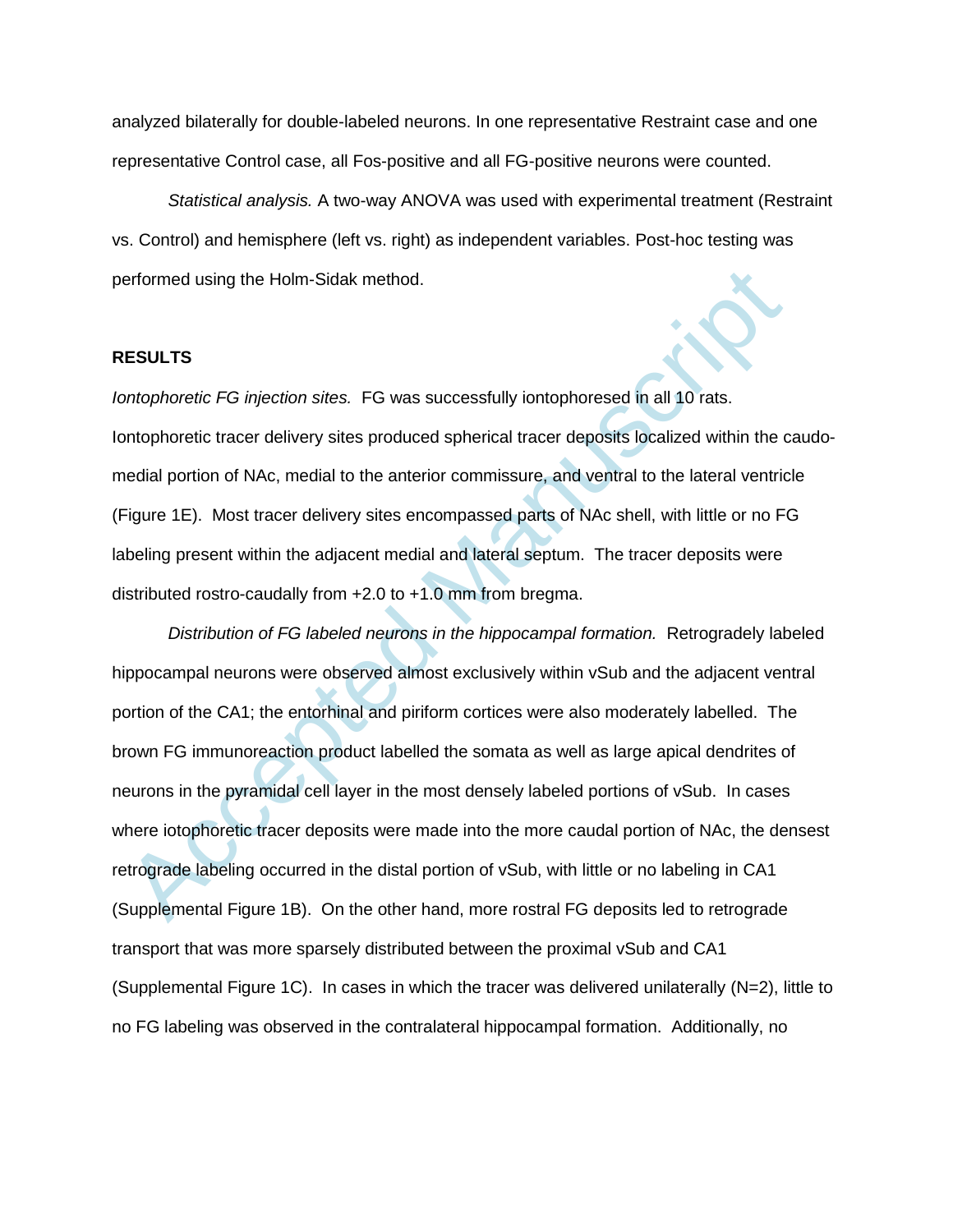differences in hippocampal FG labeling were observed between cases where FG iontophoretic deposits were concentrated in the shell versus in the core of the NAc.

*Restraint stress induces Fos expression in NAc-projecting vSub neurons.* Significantly more double-labeled neurons were present within the specified ROI (i.e., ventral cornu Ammonis and vSub) in Restraint cases compared to controls (Figure 1A-D). ANOVA revealed a main effect of experimental group (Restraint  $4.3 \pm 1.2$ ; Control  $0.2 \pm 0.1$  double labeled cells per section, p<0.01; Figure 2A), but no effect of hemisphere. Double-labeled neurons were most densely concentrated in vSub, approximately at bregma level -6.0 mm (Figure 2B).

mmonis and vSub) in Restraint cases compared to controls (Figure 1A-D). ANOVA reverain effect of experimental group (Restraint 4.3 ± 1.2; Control 0.2 ± 0.1 double labeled cection, p<0.01; Figure 2A), but no effect of hemis To estimate the proportion of NAc-projecting neurons expressing Fos and the proportion of Fos-expressing neurons projecting to the NAc, we counted the total number of Fos-positive and FG-positive neurons within the ROI in one representative Control case and one representative Restraint case. In the Restraint case, 1100 neurons were Fos-positive, 2776 were FG-positive, and 102 were double labeled, accounting for 9.3% of the Fos-positive and 3.7% of the FG-positive neurons. In the Control case, 119 neurons were Fos-positive, 1500 were FG-positive, and 9 were double labeled, accounting for 7.6% of the Fos-positive and 0.6% of the FG-positive neurons.

# **DISCUSSION**

The hippocampus is known to be strongly activated following a variety of stressors. In this study, Fos expression was induced throughout vSub in restrained animals, but only sparsely in controls. This is consistent with previous studies showing that psychogenic stress induces Fos expression in hippocampal neurons (**Cullinan et al, 1995)** and particularly within vSub (**Otake et al, 2002**).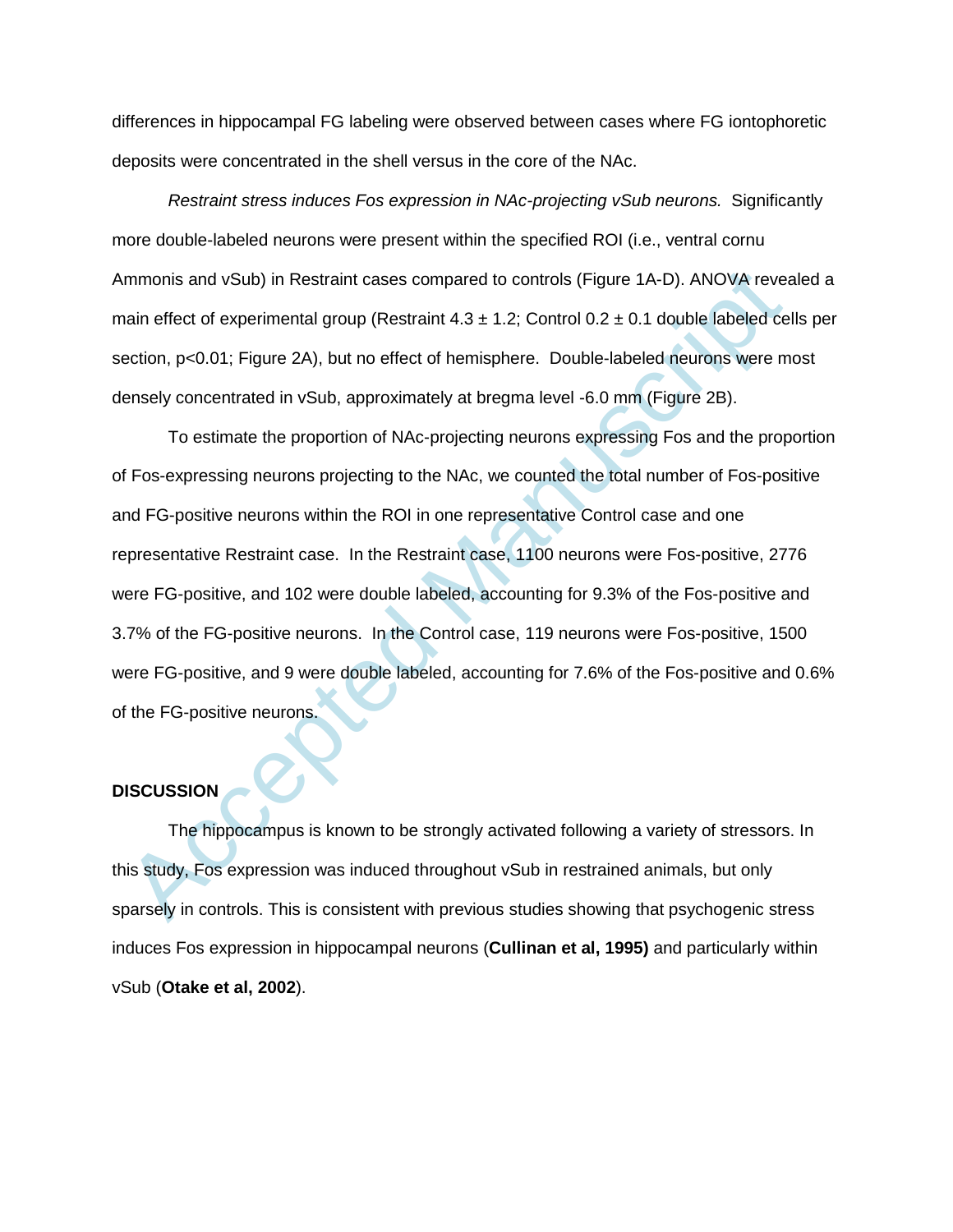By combining Fos immunohistochemistry with FG retrograde tracing, we showed that Restraint rats had more Fos+ NAc-projecting vSub neurons compared to non-stressed controls. Thus, acute restraint stress activates NAc-targeting vSub neurons. The distribution of retrogradely labelled vSub neurons was consistent with previous studies showing that the caudo-medial portion of NAc receives the densest input from the vSub (reviewed in Strange et al, 2014). The morphology of FG+ neurons was consistent with large pyramidal cells that constitute the population of projection neurons in vSub. In a representative rat exposed to restrain stress, fewer than 5% of NAc-projecting vSub neurons were activated to express Fos, consistent with sparsity in hippocampal networks.

audo-medial portion of NAc receives the densest input from the vSub (reviewed in Strang<br>
1, 2014). The morphology of FG+ neurons was consistent with large pyramidal cells that<br>
onstitute the population of projection neuron Importantly, the stress-induced Fos expression in vSub reported here reflects a circuit not only recently activated by perhaps also undergoing slow Fos-mediated modifications. The 1- 2 hour latency of peak Fos expression following experience suggests that Fos may drive consolidation processes (**Katche et al, 2010**) or metaplasticity (**Guzowski 2002**). This facilitates learning (**Fleischmann et al, 2003; Katsche et al, 2010**) that will presumably prepare the organism for the next threatening encounter.

In this study, we employed a compound psychogenic stressor. Thus, the vSub activation observed in the experimental group in our study may be partly driven by the novelty stress experienced in the test room or transport tub and partly driven by the adversity of restraint. However, we suspect that restraint stress is the primary effector because the animals were not deliberately allotted time to encode cues from the test room. Furthermore, **Hale and colleagues (2008)** examined the subiculum and CA1 c-fos activation in animals exposed to an acute open field exposure (OF group), animals transported to the test room but only handled briefly (HA group), and home cage controls (CO group). They found no difference in c-fos activation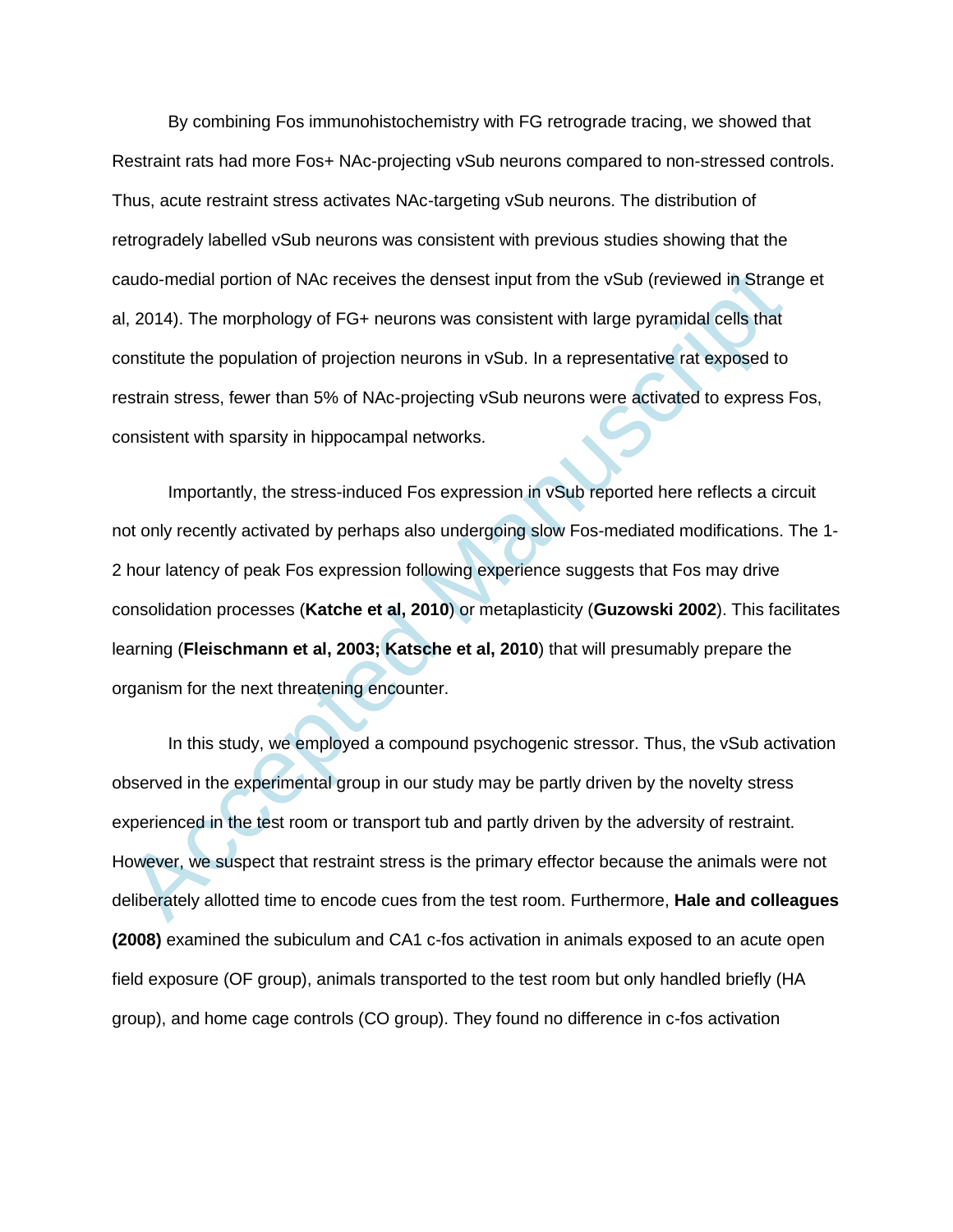between the HA and CO group, but a large effect resulting from the open field **(Hale et al, 2008).** Thus, had the control group in our study been transported to the test room and briefly handled rather than taken directly from the home cage, we expect that results would have been similar.

Based on its anatomical connectivity and its role in fear learning, the vSub appears<br>hiefly involved in the facilitation of associative learning between the arousing context and<br>ppropriate behavioral output. Even in respon Based on its anatomical connectivity and its role in fear learning, the vSub appears to be chiefly involved in the facilitation of associative learning between the arousing context and the appropriate behavioral output. Even in response to simple restraint stress, adaptive learning takes place, primarily in the form of habituation. The struggling behavior, ultrasonic vocalizations, tachycardia, and corticosterone stress response habituate across repeated restraint sessions (**Grissom et al, 2008; Stamp and Herbet, 2001; Herman, 2013**). Furthermore, restrained animals will elicit a vocalization specific to this stressor when exposed to the associated context (**Gimsley et al, 2016**). Hence, it is conceivable that Fos expression of the vSub-to-NAc pathway following restraint stress reflects plasticity that would facilitate passive-defensive responses such as motionlessness and vocalization while hampering ineffective responses such as struggling.

The vSub and NAc are also known to cooperate in the disinhibition of the ventral tegmental area (VTA) dopaminergic neurons via the ventral pallidum. The resultant increase in dopaminergic tone may further facilitate behavioral learning. This disinhibition transitions the dopamine neurons from a hyperpolarized, quiescent state to an excitable state, capable of bursting in response to NMDAR-dependent ascending input. This polysynaptic circuit was initially identified as an aberrant circuit in a rodent model of psychosis (**Grace 2016**). The results reported here indicate that in a healthy animal, vSub stimulates NAc in response to a simple stressor and does so monosynaptically, implying that the same pathway may be activated both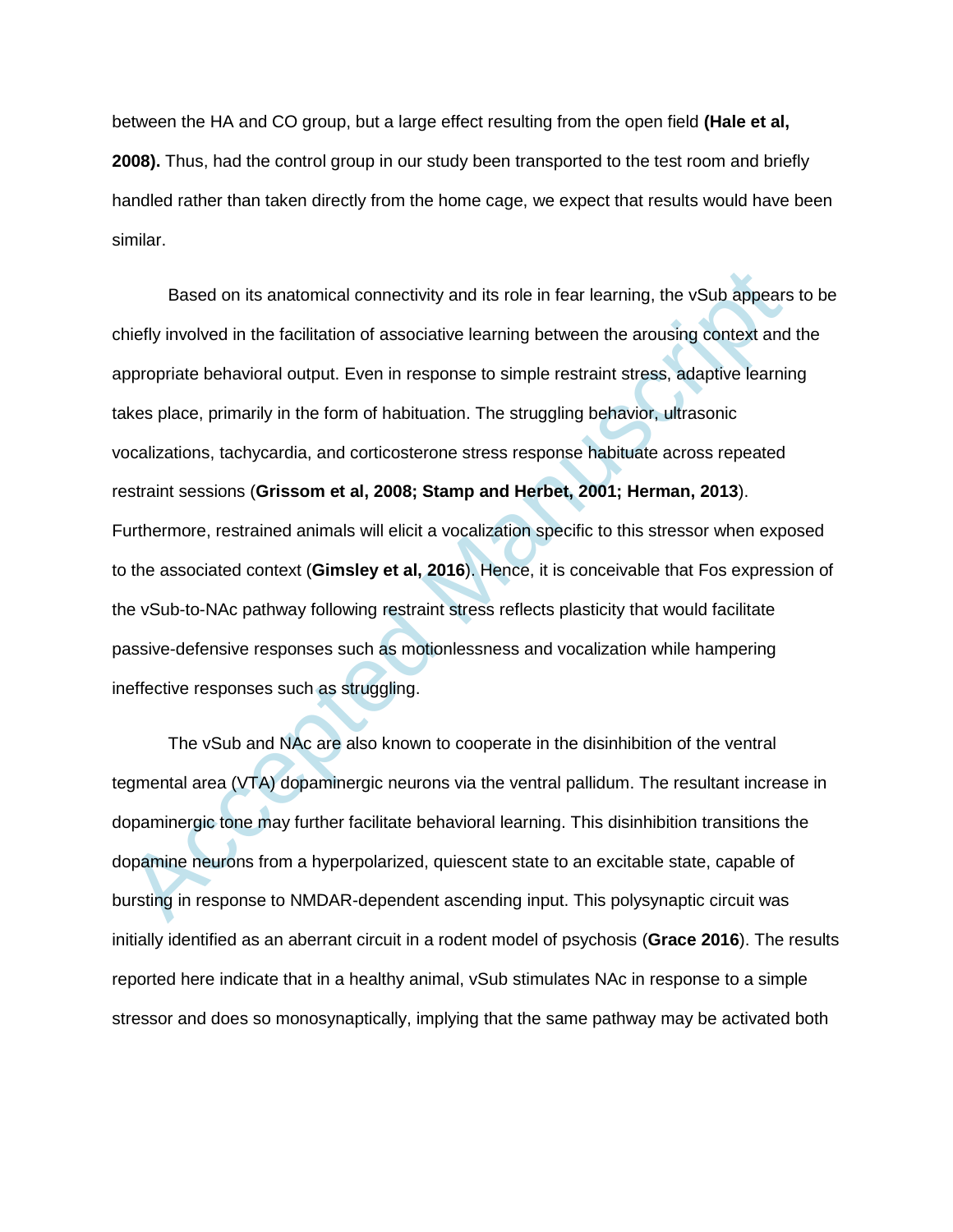in psychosis and stress. In the healthy animal exposed to an acute stressor, activation of this pathway and the ensuing increased dopaminergic tone may engender an appropriate, temporary state of vigilance, whereas as long-lasting hypervigilance may occur in the pathological case. Indeed, an increase in dopaminergic excitability is not just observed in psychosis but also following acute stressors. Both acute and repeated restraint stress can increase the number of tonically active dopamine VTA neurons in a vSub-dependent manner for at least 24 hours after the stressor (**Valenti et al, 2011**). Extracellular dopamine levels of NAc and mPFC have also been shown to increase following acute restraint (**Imperato et al, 1991**).

sychosis but also following acute stressors. Both acute and repeated restraint stress can<br>orcease the number of tonically active dopamine VTA neurons in a vSub-dependent man<br>t least 24 hours after the stressor (**Valenti et** Stressful experience or anxious traits have long been thought to exacerbate schizophrenia symptoms, but the pursuit of empirical support of the vulnerability-stress model from patient data has been fraught with methodological difficulty (**Norman and Malla, 1993**). Our findings highlight the use of animal models as an alternative strategy to probing the interaction of these phenomena. Specifically, we posit the vSub-NAc projection as a critical point of convergence for both hyperdopaminergia and stress-responsivity. Much work lies ahead in characterizing this likely complex interaction.

**Funding:** This work was supported by National Institutes of Health (grant number MH57440 to A.A.G.).

**Acknowledgements:** We thank Dr. Philip Larsen for provision of the Fos antibody used. We note that WJL completed this work in the Dept. of Neuroscience but is now in the Dept. of Neurological Surgery.

**Statement of Interest:** None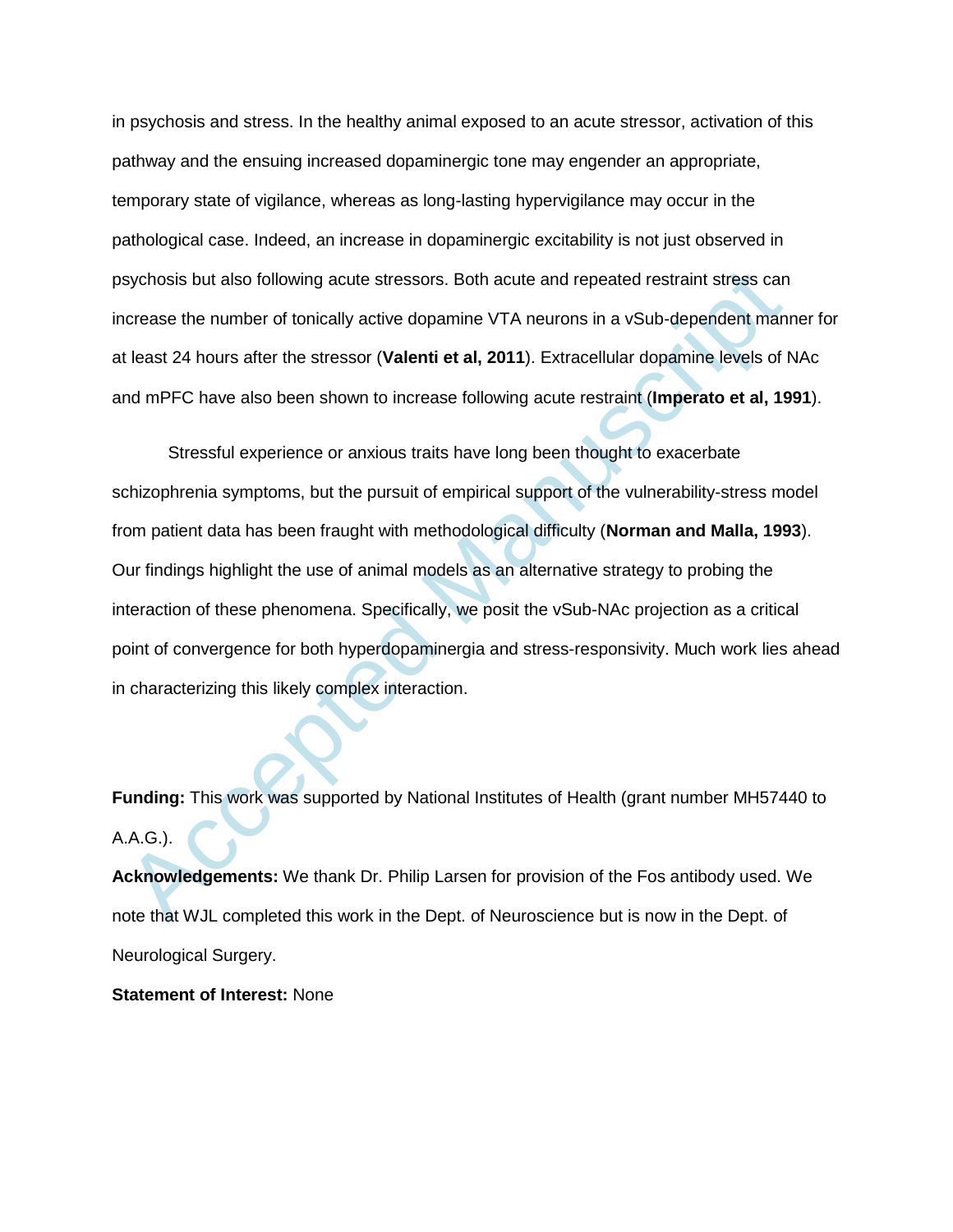#### **REFERENCES**

Bienkowski MS, Rinaman L (2011) Immune challenge activates neural inputs to the ventrolateral bed nucleus of the stria terminalis. *Physiol Behav 104*(2): 257-265.

Cullinan WE, Herman JP, Battaglia DF, Akil H, Watson SJ (1995) Pattern and time course of immediate early gene expression in rat brain following acute stress. *Neuroscience 64*(2): 477– 505.

Fanselow MS, Dong HW (2010) Are the dorsal and ventral hippocampus functionally distinct structures? *Neuron 65*(1): 7-19.

iullinan WE, Herman JP, Battaglia DF, Akil H, Watson SJ (1995) Pattern and time course<br>nmediate early gene expression in rat brain following acute stress. Neuroscience 64(2): 4<br>05.<br>anselow MS, Dong HW (2010) Are the dorsal Fleischmann A, Hvalby O, Jensen V, Strekalova T, Zacher C, Layer LE, ... Wagner EF (2003) Impaired long-term memory and NR2A-type NMDA receptor-dependent synaptic plasticity in mice lacking c-Fos in the CNS. *J Neurosci 23*(27): 9116-9122.

Floresco SB (2015) The nucleus accumbens: an interface between cognition, emotion, and action. *Annu Rev Psychol 66*: 25-52.

Grace AA (2016) Dysregulation of the dopamine system in the pathophysiology of schizophrenia and depression. *Nat Rev Neurosci* 17:524-532.

Grimsley JM, Sheth S, Vallabh N, Grimsley CA, Bhattal J, Latsko M, ... Wenstrup JJ (2016) Contextual modulation of vocal behavior in mouse: Newly identified 12 kHz "mid-frequency" vocalization emitted during restraint. *Front Behav Neurosci 10*.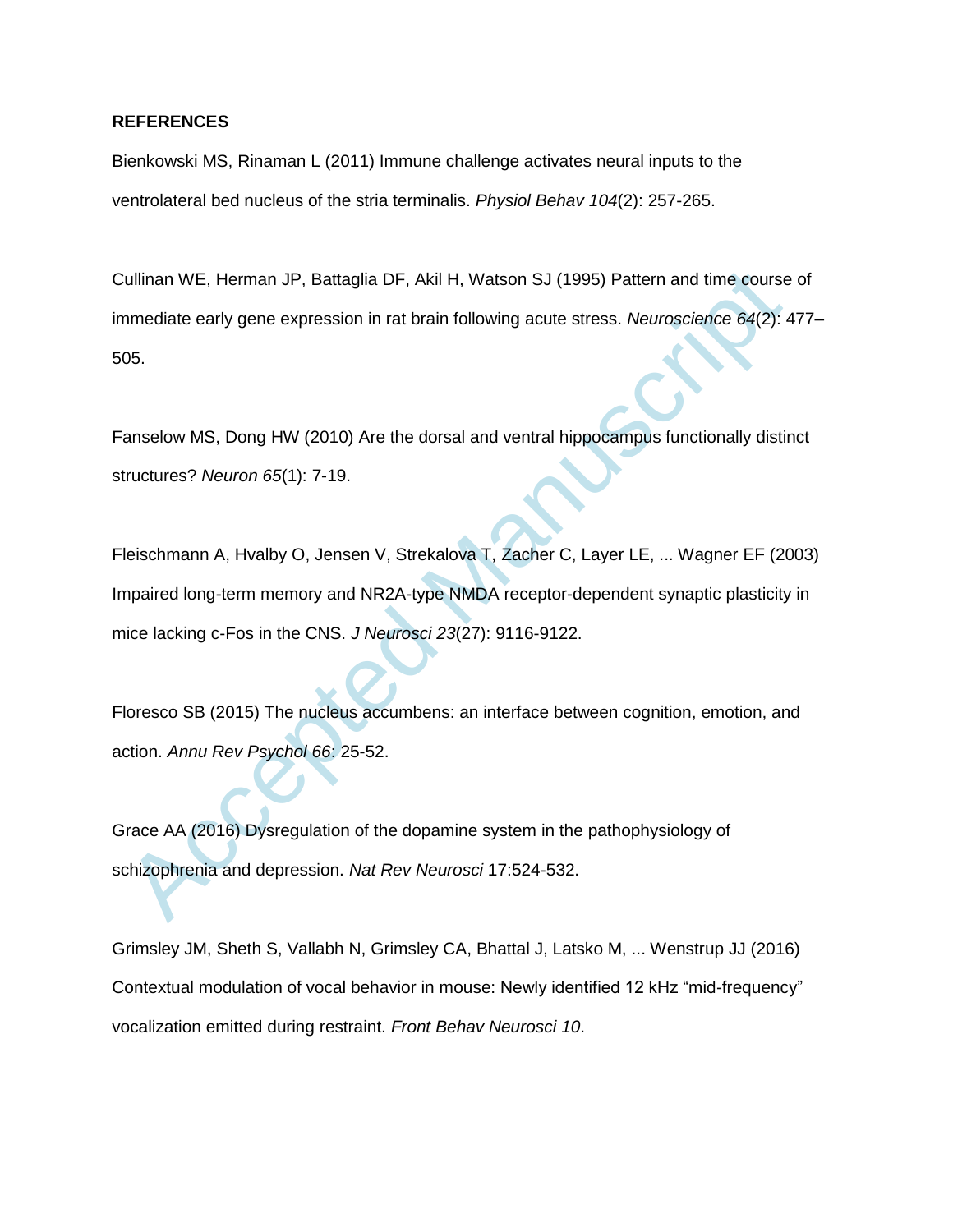Grissom N, Kerr W, Bhatnagar S (2008) Struggling behavior during restraint is regulated by stress experience. *Behav Brain Res 191*(2): 219-226.

Guzowski JF (2002) Insights into immediate‐early gene function in hippocampal memory consolidation using antisense oligonucleotide and fluorescent imaging approaches. *Hippocampus 12*(1): 86-104.

Suzowski JF (2002) Insights into immediate-early gene function in hippocampal memory<br>
onsolidation using antisense oligonucleotide and fluorescent imaging<br>
pproaches. Hippocampus 12(1): 86-104.<br>
Iale MW, Hay-Schmidt A, Mik Hale MW, Hay-Schmidt A, Mikkelsen JD, Poulsen B, Bouwknecht JA, Evans AK, Stamper CE, Shekhar A, Lowry CA (2008) Exposure to an open-field arena increases c-Fos expression in a subpopulation of neurons in the dorsal raphe nucleus, including neurons projecting to the basolateral amygdaloid complex. *Neuroscience 157*(4): pp.733-748.

Hasselmo ME (2008) The scale of experience. *Science 321*(5885): 46.

Herman JP (2013) Neural control of chronic stress adaptation *Front Behav Neurosci* 7(61): 1- 12.

Imperato A, Puglisi-Allegra S, Casolini P, Angelucci L (1991) Changes in brain dopamine and acetylcholine release during and following stress are independent of the pituitary-adrenocortical axis. *Brain Res 538*(1): 111-117.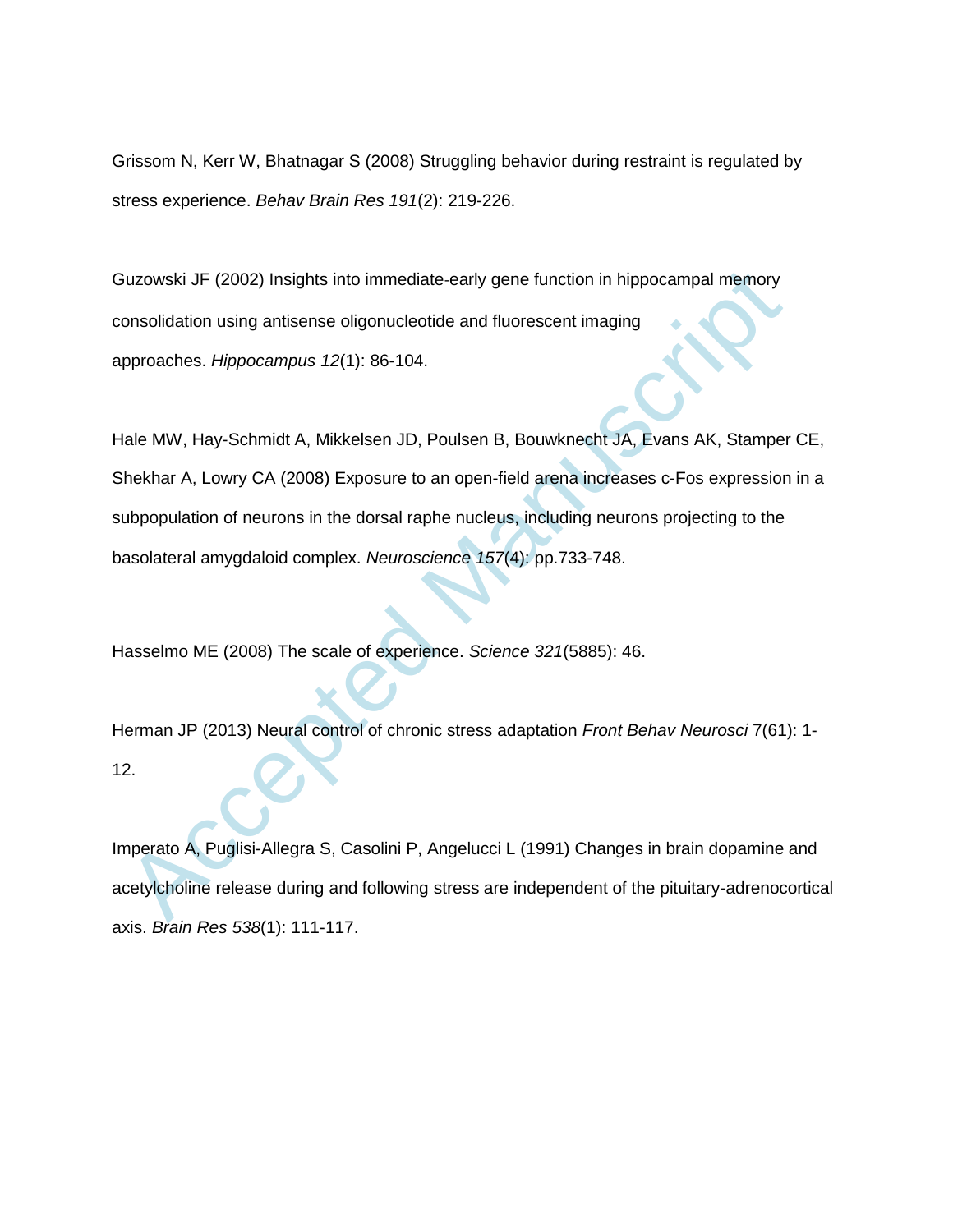Katche C, Bekinschtein P, Slipczuk L, Goldin A, Izquierdo IA, Cammarota M, Medina JH (2010) Delayed wave of c-Fos expression in the dorsal hippocampus involved specifically in persistence of long-term memory storage. *PNAS 107*(1): 349-354.

Kjelstrup KB, Solstad T, Brun VH, Hafting T, Leutgeb S, Witter MP, ... Moser MB (2008) Finite scale of spatial representation in the hippocampus. *Science 321*(5885): 140-143.

Kovacs KJ (1998) c-Fos as a transcription factor: a stressful (re)view from a functional map. *Neurochem Int 33*(4): 287–297.

ijelstrup KB, Solstad T, Brun VH, Hafting T, Leutgeb S, Witter MP, ... Moser MB (2008) Ficale of spatial representation in the hippocampus. *Science 321*(5885): 140-143.<br>
covacs KJ (1998) c-Fos as a transcription factor: a McLean IW, Nakane PK (1974) Periodate-lysine-paraformaldehyde fixative. A new fixation for immunoelectron microscopy. *The Journal of Histochemistry and Cytochemistry : Official Journal of the Histochemistry Society 22*(12): 1077–83.

Norman RM, Malla AK (1993) Stressful life events and schizophrenia. II: Conceptual and methodological issues. *Br J Psychiatry 162*(2): 166-174.

Otake K, Kin K, Nakamura Y (2002) Fos expression in afferents to the rat midline thalamus following immobilization stress. *Neurosci Res 43*(3): 269–82.

O'Donnell P, Grace AA (1995) Synaptic interactions among excitatory afferents to nucleus accumbens neurons: hippocampal gating of prefrontal cortical input. *J Neurosci 15*(5): 3622- 3639.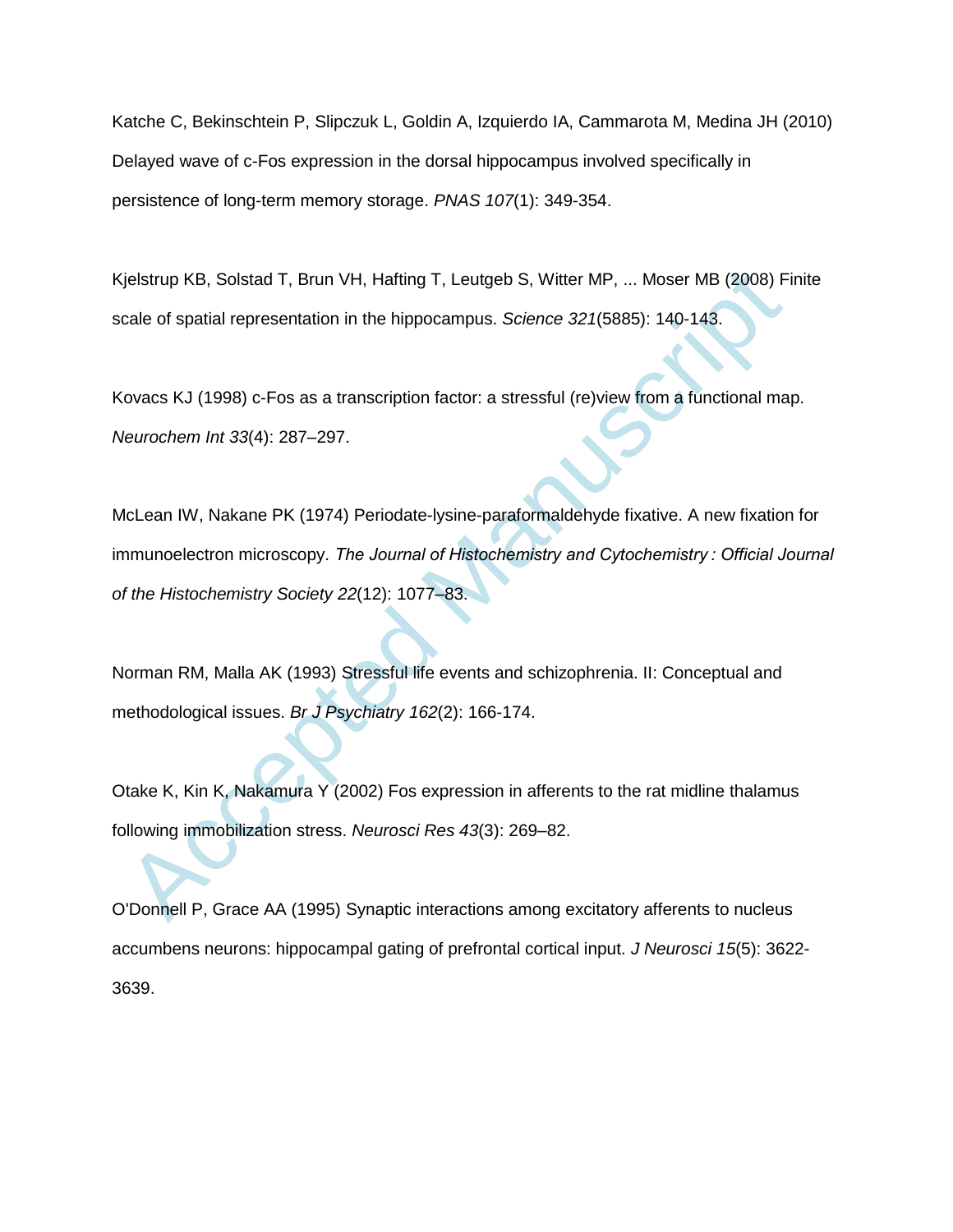Reynolds SM, Berridge KC (2003) Glutamate motivational ensembles in nucleus accumbens: rostrocaudal shell gradients of fear and feeding. *Eur J Neurosci 17*(10): 2187-2200.

Rinaman L, Stricker EM, Hoffman GE, Verbalis JG (1997) Central c-Fos expression in neonatal and adult rats after subcutaneous injection of hypertonic saline. *Neuroscience 79*(4): 1165–75.

nd adult rats after subcutaneous injection of hypertonic saline. *Neuroscience 79*(4): 1165<br>
tamp J, Herbert J (2001) Corticosterone modulates autonomic responses and adaptation<br>
entral immediate-early gene expression to r Stamp J, Herbert J (2001) Corticosterone modulates autonomic responses and adaptation of central immediate-early gene expression to repeated restraint stress. *Neuroscience 107*(3): 465-479.

Strange BA, Witter MP, Lein ES, Moser EI (2014) Functional organization of the hippocampal longitudinal axis. *Nat Rev Neurosci 15*(10): 655-669.

Ulrich-Lai YM, Herman JP (2009) Neural regulation of endocrine and autonomic stress responses. *Nat Rev Neurosci 10*(6): 397-409.

Valenti O, Lodge DJ, Grace AA (2011) Aversive stimuli alter ventral tegmental area dopamine neuron activity via a common action in the ventral hippocampus. *J Neurosci 31*(11): 4280-4289.

Watson RE, Wiegand ST, Clough RW, Hoffman GE (1986) Use of cryoprotectant to maintain long-term peptide immunoreactivity and tissue morphology. *Peptides* 7: 155-159.

Weinberg MS, Johnson DC, Bhatt AP, Spencer RL (2010) Medial prefrontal cortex activity can disrupt the expression of stress response habituation. *Neuroscience 168*(3): 744-756.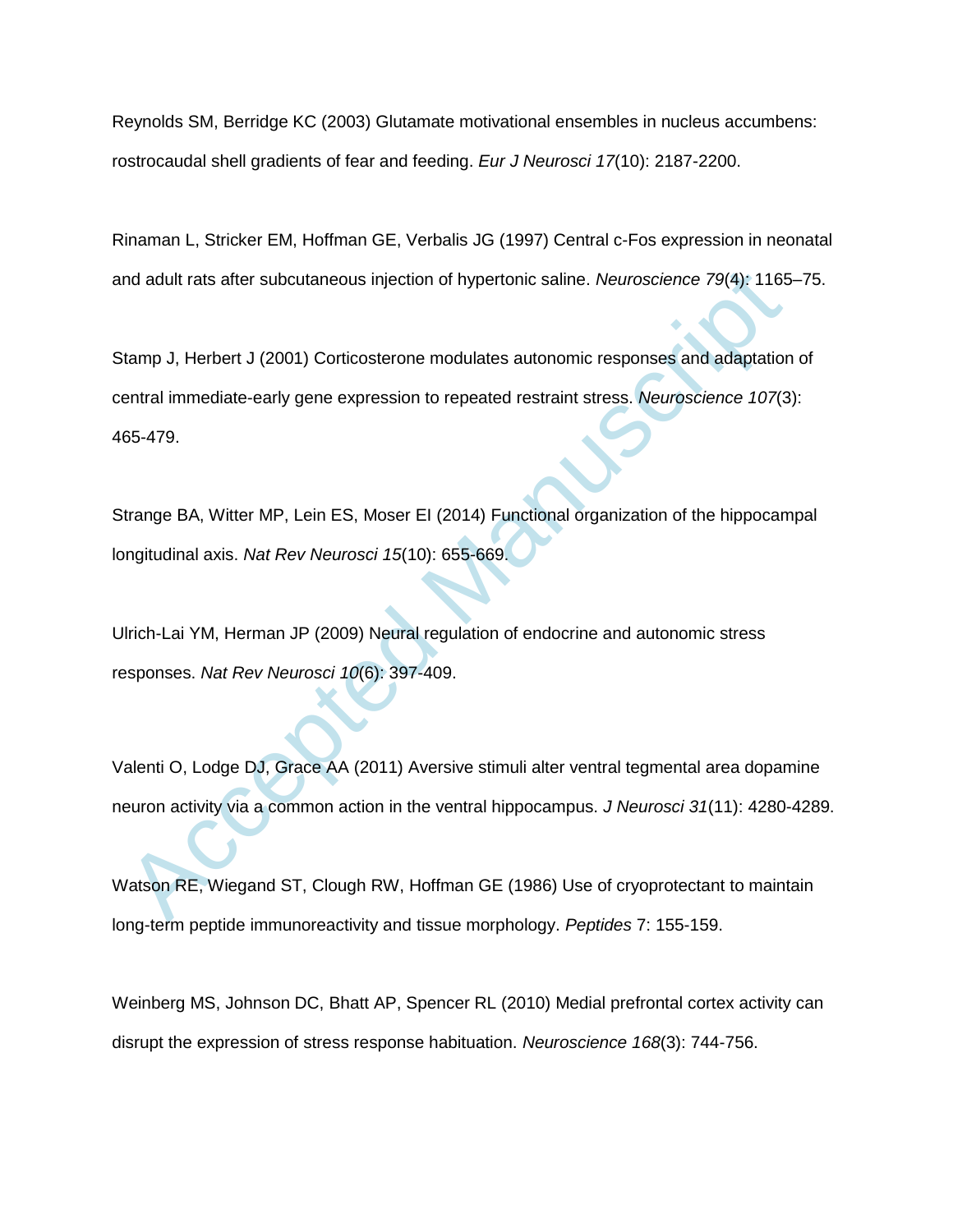# **FIGURE CAPTIONS**

**Figure 1 Overview of methods.** (A & B) Example of double immunolabeled sections from Control (A; 5x objective) and Restraint (B; 5x objective) cases. Blue-black nuclear labeling is visible in the Restraint case, but virtually absent in the Control case. (C) Higher magnification of double-labeled neurons in a tissue section from a Restraint case (10x objective). D. Example of two double-labeled neurons (arrowheads) in a section from a Restraint case viewed under high magnification (40x objective). E. Placement of iontophoretically-delivered FG

 $A_n$  and  $A_n$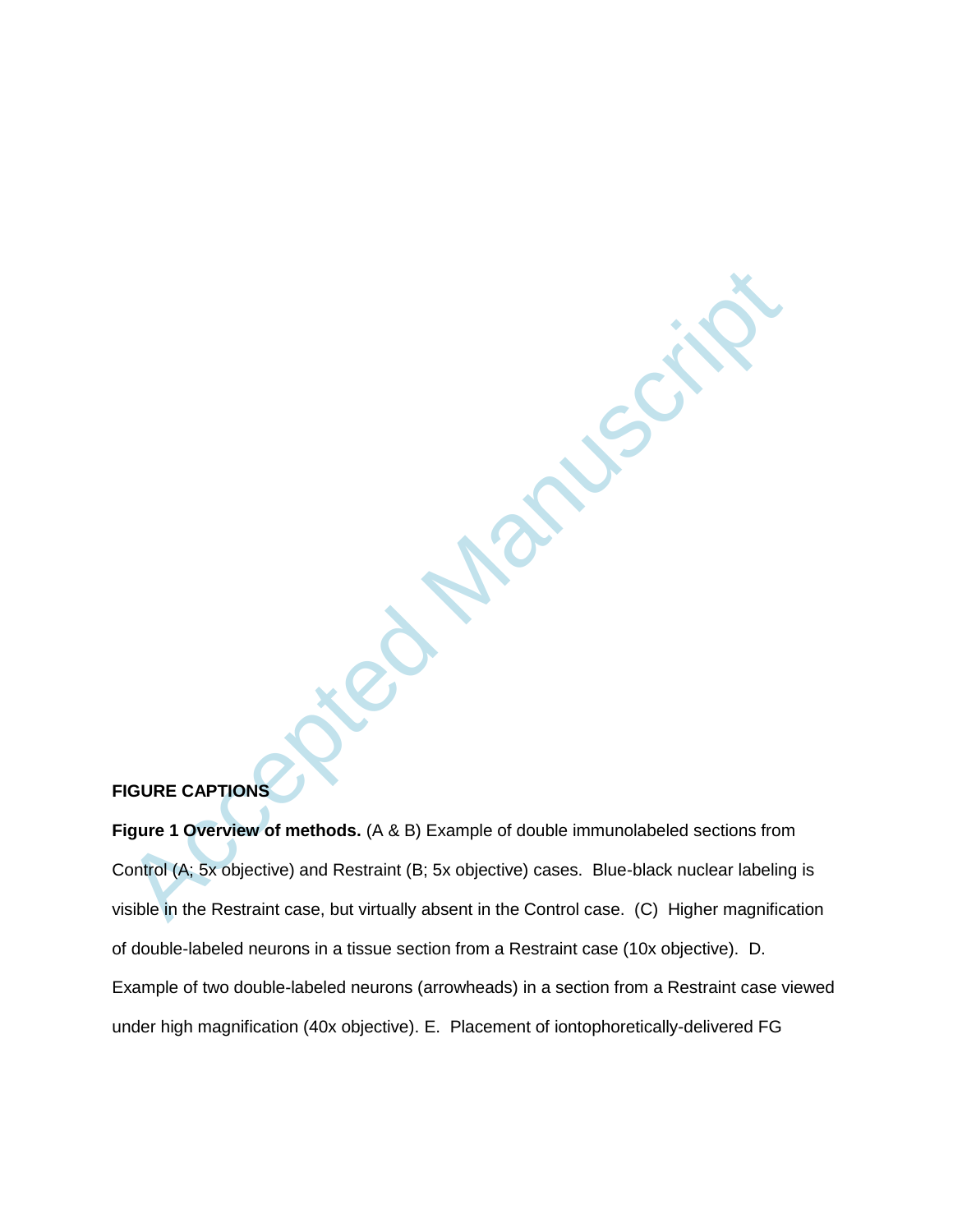deposits in the NAc. Circles represent the extent of FG deposits in Control animals (green), and Restraint animals (red).

*APir – amygdalopiriform transition area; hif – hippocampal fissure.*

igure 2 Quantified observations. (A) Rats exposed to acute restraint stress displayed<br>ignificantly more double labeled neurons in the vSub compared to unhandled control rats<br>diciates significant difference between the mean **Figure 2 Quantified observations.** (A) Rats exposed to acute restraint stress displayed significantly more double labeled neurons in the vSub compared to unhandled control rats. (\* indicates significant difference between the mean number of double labeled neurons per section in each group, p<0.01, t-test) (B) Distribution of double-labeled neurons in the rostro-caudal axis of the region of interest. FG / Fos double-labeled neurons were most densely concentrated in the middle portion of the vSub, approximately -6.0 mm from bregma.

**Supplemental Figure 1** Example of the distribution of retrogradely labeled neurons in the left (1) and right (2) ventral hippocampal formation corresponding to cases where FG was iontophoresed in the caudal (B, +1.0 from bregma) and rostral (C, +2.0 from bregma) portions of the NAc. Arrowheads in B indicate the dense concentration of FG immunolabeling in the distal portion of the vSub. Arrowheads in C indicate a more sparse distribution of FG immunolabeling in the proximal vSub and the CA1.

**Figure 1.**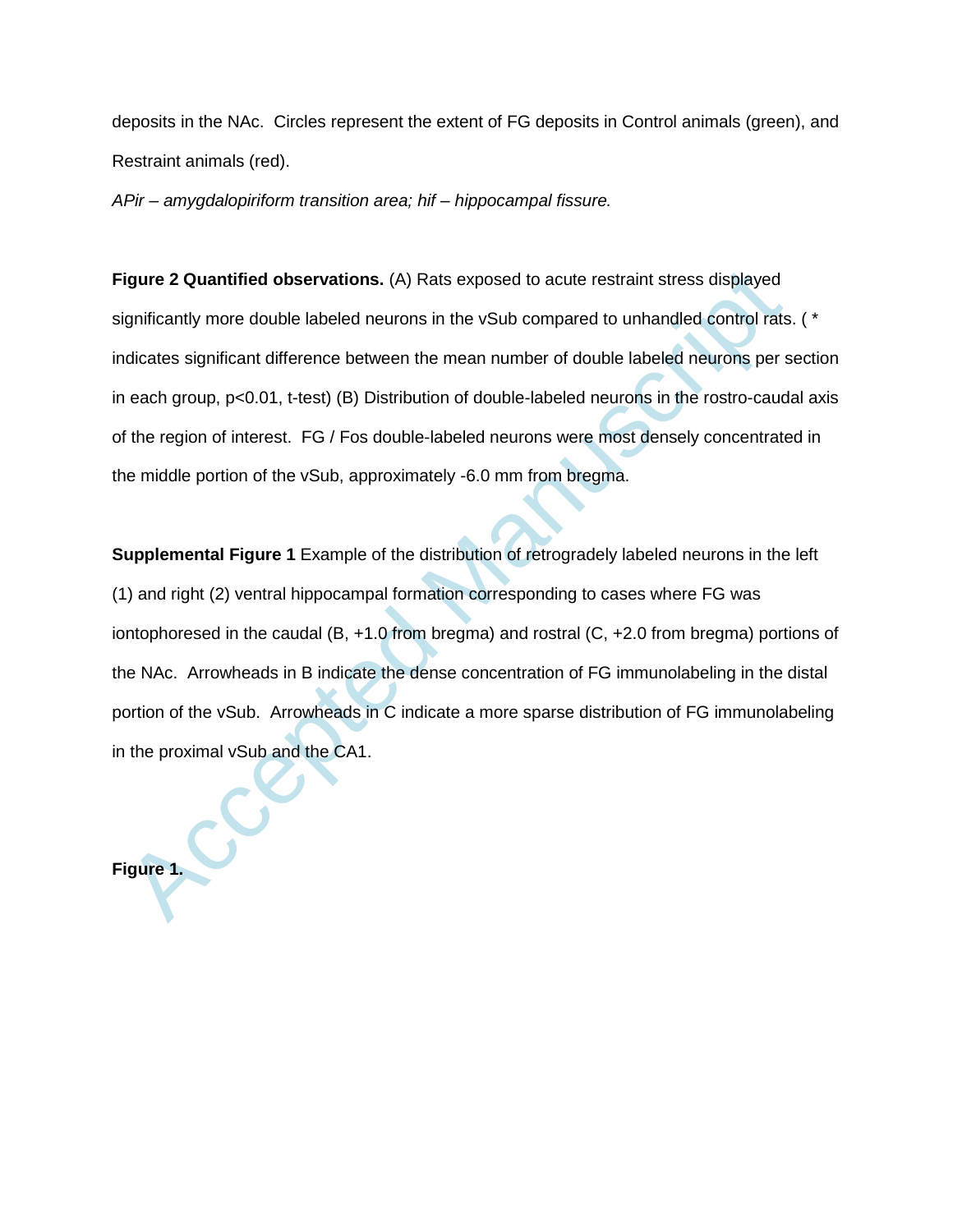